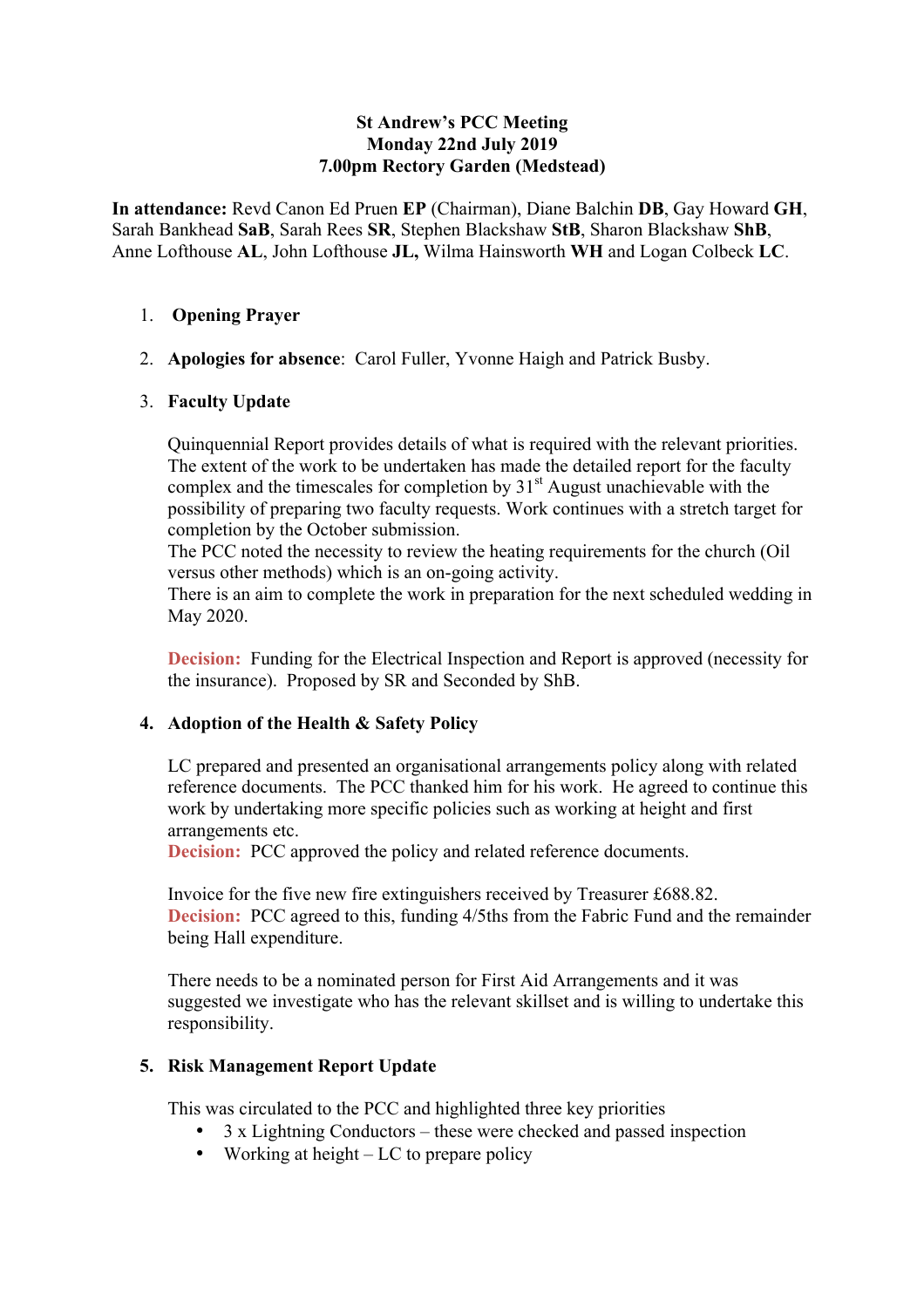• Electrical Inspection  $&$  Report – we have 6 months to do this and the PCC agree to go ahead with this see Faculty Update earlier.

It was noted other work also needs to be undertaken such as guttering and key register, however this are either underway or planned to be undertaken.

**Note:** The PCC are deeply concerned by the existence of asbestos within the Church and are pleased the situation is now being actively managed accordingly.

# **6. Finances**

The 2018 accounts were adopted by the PCC subject to several retrospective entries being made.

It was agreed the Fabric Fund would settle:

- 4/5ths of the Fire Extinguisher Bill (£688.82)
- Electrical Inspection & Report in full
- Lightning Conductor Testing (£174.00)
- 7. **FOSAC** (Friends of St Andrew's Church)

The current FOSAC Fund has a total of £16k which has not been utilised for some time.

Friends of Churches usually work in one of two ways either as a subcommittee of the PCC or as an independent committee with PCC minority representation.

It is proposed the FOSAC is renewed following the latter method to promote interest in maintaining, improving, replacing and restoring the building, fabric and foundation of the church. The PCC representatives will be the Church Wardens.

**Decision:** PCC were all in favour of this suggestion and it was formally proposed by ShB and seconded by GH.

## **8. Bench/Tree – Collection by Castle of Comfort re: Eileen Charlesworth**

The Castle of Comfort held a collection in remembrance of Eileen Charlesworth and asked whether the Church would prefer a bench or a tree commemoration. The PCC preferred a bench, however it was agreed the Parish Council would need to be consulted before a decision could be made.

## **9. AOB**

LLM Licence Holders – During her annual appraisal, CF told EP that she is not requesting that her License be renewed by the Bishop when this comes up again at the end of October. She has two preaching engagements prior to that. EP expressed his gratitude for all she has done in this capacity over the years, and it is hoped that she